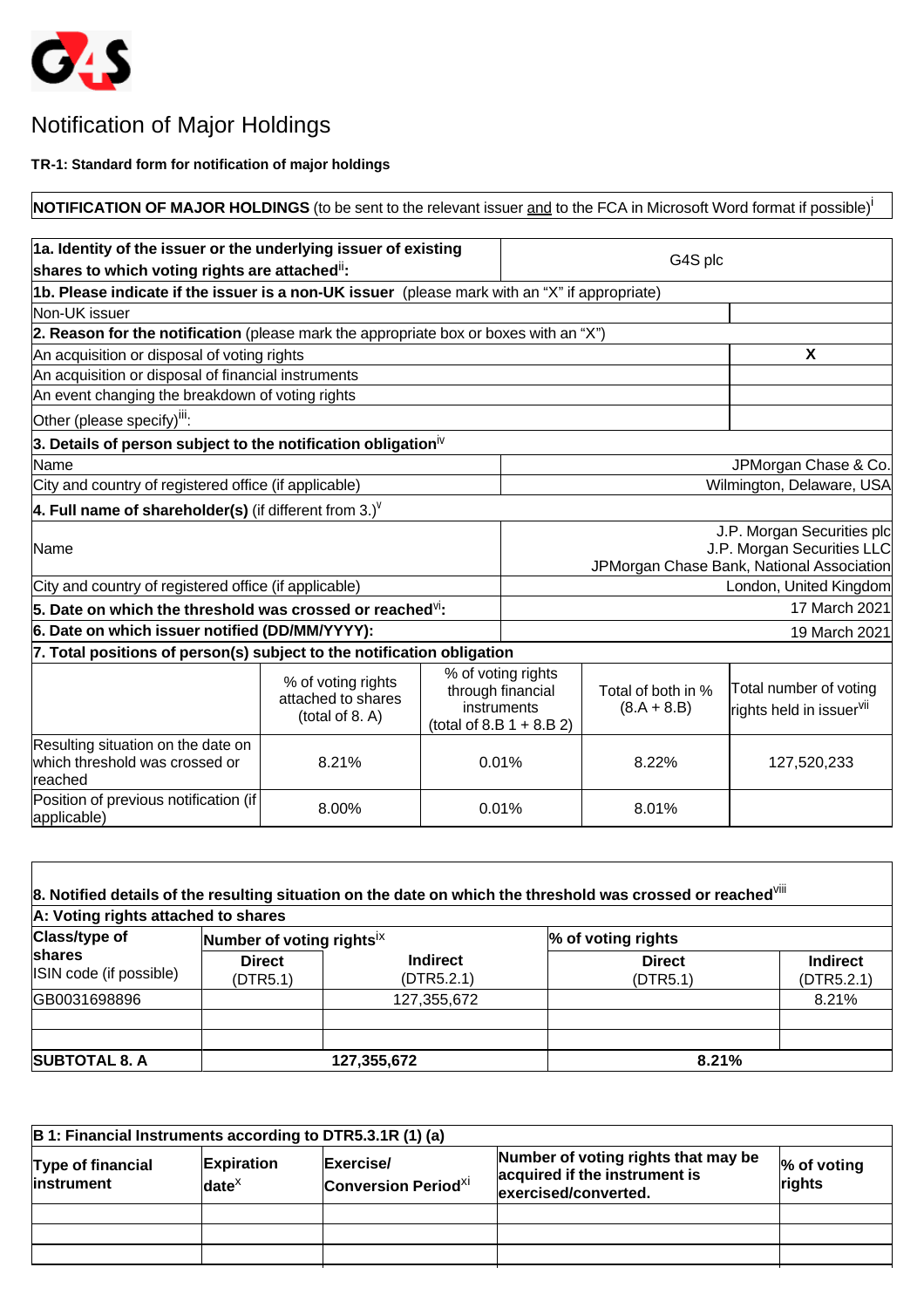| B 2: Financial Instruments with similar economic effect according to DTR5.3.1R (1) (b) |                                            |                                                        |                                                          |                         |                          |
|----------------------------------------------------------------------------------------|--------------------------------------------|--------------------------------------------------------|----------------------------------------------------------|-------------------------|--------------------------|
| Type of financial<br>linstrument                                                       | <b>Expiration</b><br>$ $ date <sup>x</sup> | Exercise/<br><b>Conversion</b><br>Period <sup>xi</sup> | <b>Physical or</b><br>lcash<br>settlement <sup>xii</sup> | Number of voting rights | $\%$ of voting<br>rights |
| Cash-settled Equity<br>Swap                                                            | 24/11/2021                                 | 24/11/2021                                             | Cash                                                     | 14.242                  | $0.00\%$                 |
| Cash-settled Equity<br>Swap                                                            | 20/01/2021                                 | 20/01/2021                                             | Cash                                                     | 37,899                  | $0.00\%$                 |
| Cash-settled Equity<br>Swap                                                            | 04/05/2022                                 | 04/05/2022                                             | Cash                                                     | 112.420                 | 0.01%                    |
|                                                                                        |                                            |                                                        | <b>SUBTOTAL</b><br> 8.B.2                                | 164,561                 | 0.01%                    |

 $\overline{\phantom{a}}$ 

|                                                        |                                                                                         | 9. Information in relation to the person subject to the notification obligation (please mark the                                                                                                                      |                                            |
|--------------------------------------------------------|-----------------------------------------------------------------------------------------|-----------------------------------------------------------------------------------------------------------------------------------------------------------------------------------------------------------------------|--------------------------------------------|
| applicable box with an "X")                            |                                                                                         |                                                                                                                                                                                                                       |                                            |
|                                                        |                                                                                         | Person subject to the notification obligation is not controlled by any natural person or legal entity and<br>does not control any other undertaking(s) holding directly or indirectly an interest in the (underlying) |                                            |
| issuer <sup>xiii</sup>                                 |                                                                                         |                                                                                                                                                                                                                       |                                            |
|                                                        | <b>Full chain of controlled undertakings through which the voting rights and/or the</b> | financial instruments are effectively held starting with the ultimate controlling natural person or legal                                                                                                             | X                                          |
|                                                        | entity <sup>xiv</sup> (please add additional rows as necessary)                         |                                                                                                                                                                                                                       |                                            |
| Name $^{XV}$                                           | % of voting rights if it equals<br>or is higher than the<br>notifiable threshold        | % of voting rights through financial<br>instruments if it equals or is higher than is higher than the notifiable<br>the notifiable threshold                                                                          | Total of both if it equals or<br>threshold |
| JPMorgan Chase &<br>Co.                                |                                                                                         |                                                                                                                                                                                                                       |                                            |
| JPMorgan Chase<br>Bank, National<br>Association        |                                                                                         |                                                                                                                                                                                                                       |                                            |
| J.P. Morgan<br><b>International Finance</b><br>Limited |                                                                                         |                                                                                                                                                                                                                       |                                            |
| J.P. Morgan Capital<br><b>Holdings Limited</b>         |                                                                                         |                                                                                                                                                                                                                       |                                            |
| J.P. Morgan<br>Securities plc                          | 8.19%                                                                                   |                                                                                                                                                                                                                       | 8.20%                                      |
| JPMorgan Chase &<br>Co.                                |                                                                                         |                                                                                                                                                                                                                       |                                            |
| JPMorgan Chase<br><b>Holdings LLC</b>                  |                                                                                         |                                                                                                                                                                                                                       |                                            |
| J.P. Morgan Broker-<br>Dealer Holdings Inc.            |                                                                                         |                                                                                                                                                                                                                       |                                            |
| J.P. Morgan<br><b>Securities LLC</b>                   |                                                                                         |                                                                                                                                                                                                                       |                                            |